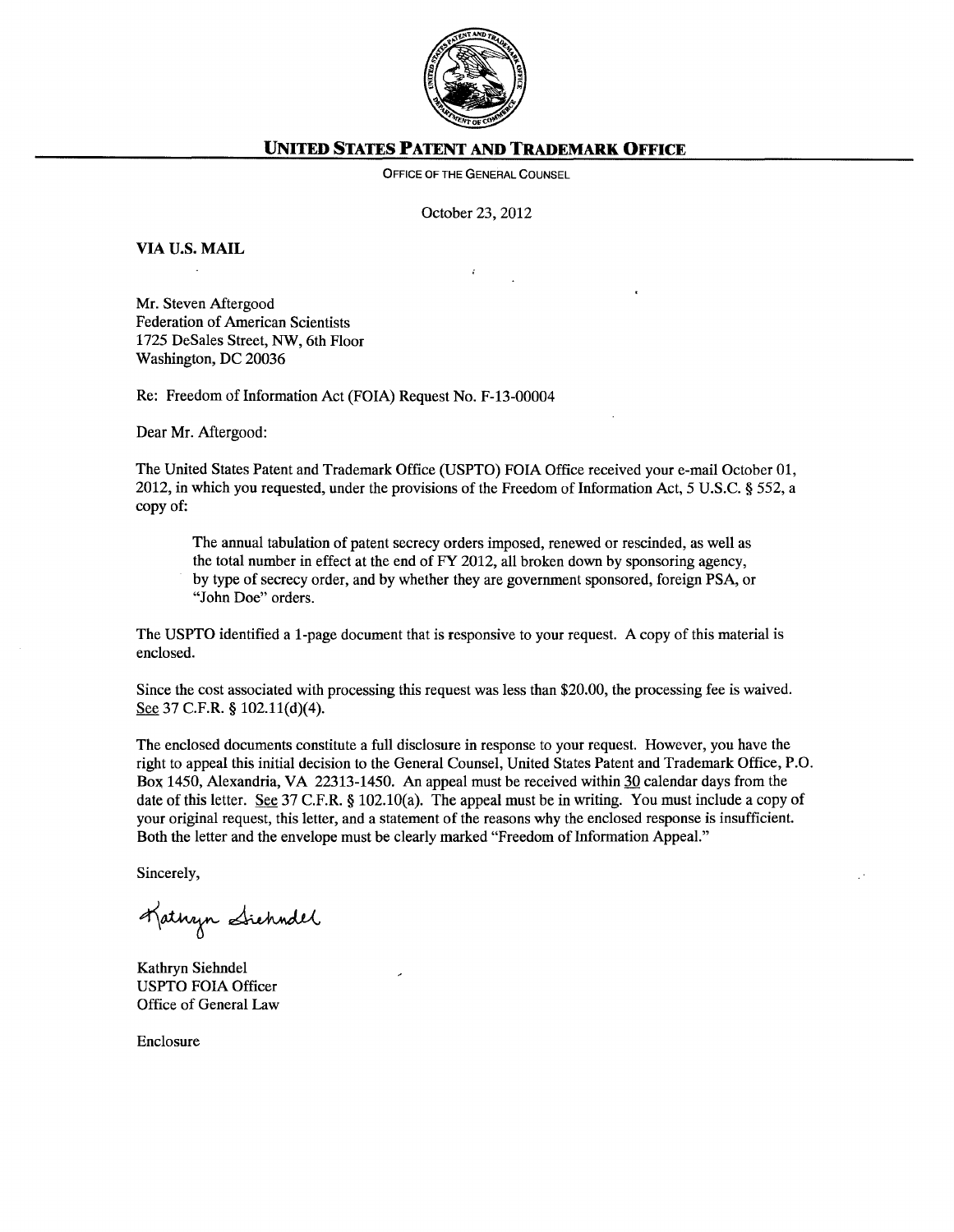

## **UNITED STATES PATENT AND TRADEMARK OFFICE**

GENERAL COUNSEL

OCT 22 2004

Mr. Steven Aftergood Federation of American Scientists 1717 K Street NW, Suite 209 Washington, DC 20036

Re: Freedom of Information Act (FOIA) Request No. 05-007

Dear Mr. Aftergood:

The Office of the General Counsel has received your e-mail dated October 8, 2004, in which you requested, under the provisions of the Freedom of Information Act, 5 U.S.C. § 552, a copy of: "the latest Secrecy Review Activity Report for fiscal year 2004 reflecting activity under the Invention Secrecy Act."

The United States Patent and Trademark Office has identified two pages of documents that are responsive to your request. A copy of this material is enclosed.

It should be noted that this information is often available at: www.fas.org/sgp/othergov/invention/stats.html. You may wish to consult that site for future Invention Secrecy Act reports.

The processing fee has been waived. See 37 C.F.R. § 102.11(d)(4).

Sincerely,

bbert Fawcett Program Analyst

Enclosure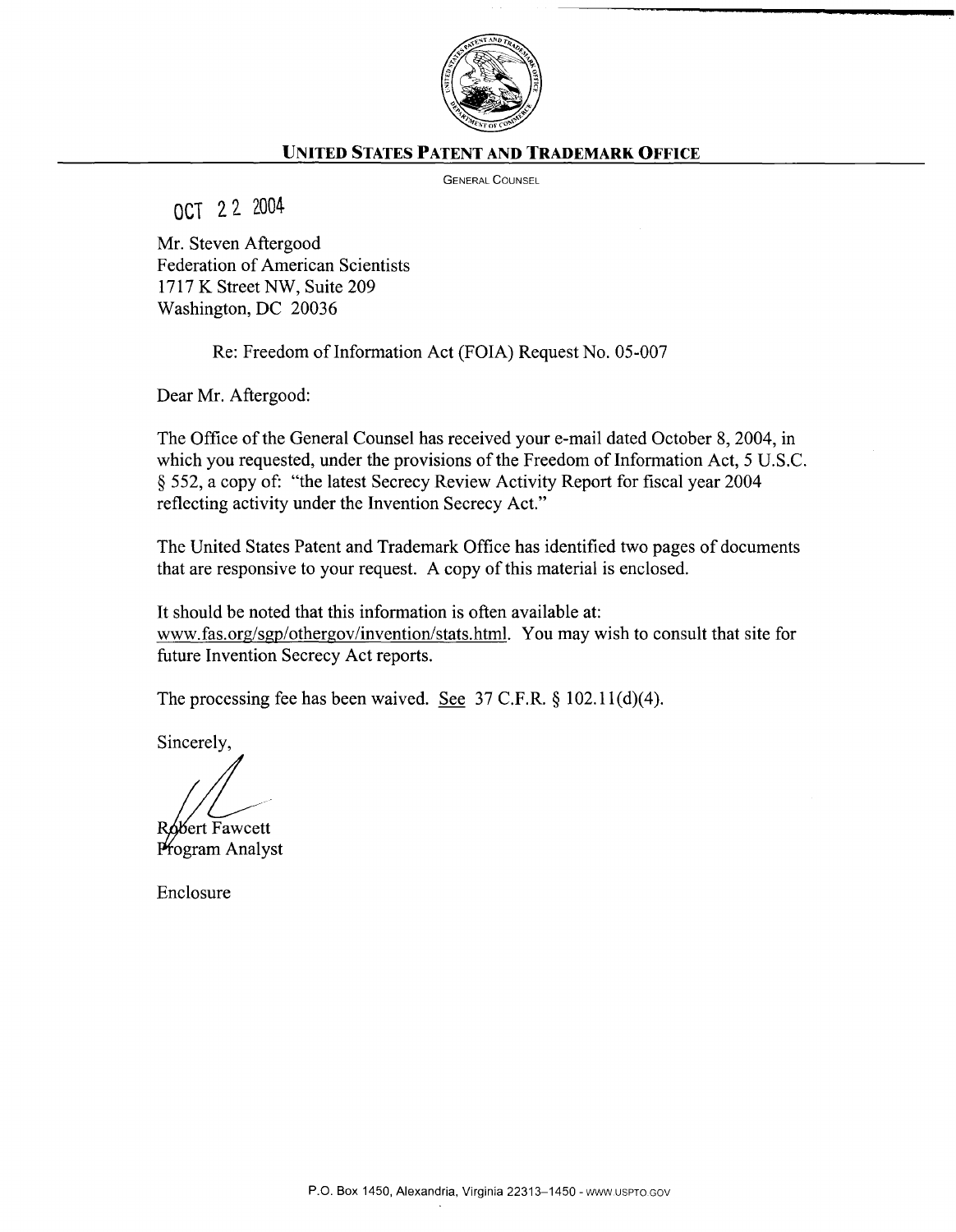| <b>ACTIVITY</b>                                                             | <b>FY88</b> |       | <b>FY89</b> |       | <b>FY90</b> |       | <b>FY91</b> |       | <b>FY92</b> |       | <b>FY93</b> |       | <b>FY94</b> |         |
|-----------------------------------------------------------------------------|-------------|-------|-------------|-------|-------------|-------|-------------|-------|-------------|-------|-------------|-------|-------------|---------|
| SO's new                                                                    | 630         |       | 847         |       | 731         |       | 774         |       | 452         |       | 297         |       | 205         |         |
| SO's rescinded                                                              | 237         |       | 413         |       | 496         |       | 372         |       | 543         |       | 490         |       | 574         |         |
| Total SO's in effect, end of period                                         | 5122        |       | 5556        |       | 5791        |       | 6193        |       | 6102        |       | 5909        |       | 5540        |         |
| Sponsoring Agencies for new SO's                                            |             |       |             |       |             |       |             |       |             |       |             |       |             |         |
| ASPAB/DTSA                                                                  | 113         | 17.9% | 153         | 18.1% | 170         | 23.3% | 181         | 23.4% | 75          | 16.6% | 62          | 20.9% | 68          | 33.2%   |
| <b>ARMY</b>                                                                 | 179         | 28.4% | 107         | 12.6% | 145         | 19.8% | 93          | 12.0% | 50          | 11.1% | 29          | 9.8%  | 20          | $9.8\%$ |
| <b>NAVY</b>                                                                 | 159         | 25.2% | 275         | 32.5% | 205         | 28.0% | 220         | 28.4% | 132         | 29.2% | 76          | 25.6% | 48          | 23.4%   |
| AF                                                                          | 166         | 26.3% | 292         | 34.5% | 194         | 26.5% | 265         | 34.2% | 174         | 38.5% | 105         | 35.4% | 58          | 28.3%   |
| <b>DOE</b>                                                                  | 13          | 2.1%  | 20          | 2.4%  | 16          | 2.2%  | 15          | 1.9%  | 21          | 4.6%  | 25          | 8.4%  | 11          | 5.4%    |
| <b>NASA</b>                                                                 | 0           | 0.0%  | 0           | 0.0%  |             | 0.1%  | 0           | 0.0%  | 0           | 0.0%  | 0           | 0.0%  | 0           | $0.0\%$ |
| New DOD SO's imposed by Type<br>DOD Type 1 (export control)<br>DOD Type 2 ( | 299         | 47.5% | 356         | 42.0% | 296         | 40.5% | 362         | 46.8% | 201         | 44.5% | 31          | 10.4% | 6           | 2.9%    |
| classified/classifiable)                                                    | 158         | 25.1% | 261         | 30.8% | 151         | 20.7% | 116         | 15.0% | 95          | 21.0% | 89          | 30.0% | 64          | 31.2%   |
| DOD Type 2 (foreign PSA)                                                    | 113         | 17.9% | 153         | 18.1% | 170         | 23.3% | 181         | 23.4% | 75          | 16.6% | 60          | 20.2% | 67          | 32.7%   |
| DOD Type 3<br>New Non-DOD SO's imposed                                      | 47          | 7.5%  | 57          | 6.7%  | 97          | 13.3% | 100         | 12.9% | 60          | 13.3% | 92          | 31.0% | 57          | 27.8%   |
| (DOE,NASA)                                                                  | 13          | 2.1%  | 20          | 2.4%  | 17          | 2.3%  | 15          | 1.9%  | 21          | 4.6%  | 25          | 8.4%  | 11          | 5.4%    |
|                                                                             |             |       |             |       |             |       |             |       |             |       |             |       |             |         |

| <b>ACTIVITY</b>                                                                                                                                   | <b>FY95</b>          |                                 | <b>FY96</b>               |                                  | <b>FY97</b>          |                                  | <b>FY98</b>          |                                | <b>FY99</b>            |                                 | <b>FY00</b>          |                                  | <b>FY01</b>         |                                 |
|---------------------------------------------------------------------------------------------------------------------------------------------------|----------------------|---------------------------------|---------------------------|----------------------------------|----------------------|----------------------------------|----------------------|--------------------------------|------------------------|---------------------------------|----------------------|----------------------------------|---------------------|---------------------------------|
| <b>New Secrecy Orders</b>                                                                                                                         | 124                  |                                 | 105                       |                                  | 102                  |                                  | 151                  |                                | 72                     |                                 | 83                   |                                  | 83                  |                                 |
| SO's rescinded                                                                                                                                    | 324                  |                                 | 277                       |                                  | 210                  |                                  | 170                  |                                | 210                    |                                 | 245                  |                                  | 88                  |                                 |
| Total SO's in effect, end of period                                                                                                               | 5340                 |                                 | 5168                      |                                  | 5060                 |                                  | 5041                 |                                | 4903                   |                                 | 4741                 |                                  | 4736                |                                 |
| Sponsoring Agencies for new SO's                                                                                                                  |                      |                                 |                           |                                  |                      |                                  |                      |                                |                        |                                 |                      |                                  |                     |                                 |
| ASPAB/DTSA                                                                                                                                        | 38                   | 30.6%                           | 16                        | 15.2%                            | 35                   | 34.0%                            | 38                   | 24.7%                          | 0                      | 0.0%                            | 23                   | 27.7%                            | 17                  | 20.5%                           |
| <b>ARMY</b>                                                                                                                                       | 11                   | 8.9%                            | 14                        | 13.3%                            | 4                    | 3.9%                             | 17                   | 11.0%                          | 24                     | 33.3%                           | 16                   | 19.3%                            | 11                  | 13.3%                           |
| <b>NAVY</b>                                                                                                                                       | 23                   | 18.5%                           | 39                        | 37.1%                            | 39                   | 37.9%                            | 28                   | 18.2%                          | 13                     | 18.1%                           | 23                   | 27.7%                            | 30                  | 36.1%                           |
| AF                                                                                                                                                | 37                   | 29.8%                           | 28                        | 26.7%                            | 24                   | 23.3%                            | 67                   | 43.5%                          | 20                     | 27.8%                           | 12                   | 14.5%                            | 25                  | 30.1%                           |
| <b>DOE</b>                                                                                                                                        | 15                   | 12.1%                           | 8                         | 7.6%                             |                      | 1.0%                             | 4                    | 2.6%                           | 15                     | 20.8%                           | 9                    | 10.8%                            | 0                   | 0.0%                            |
| <b>NASA</b>                                                                                                                                       | 0                    | 0.0%                            | 0                         | 0.0%                             | 0                    | 0.0%                             | 0                    | 0.0%                           | 0                      | 0.0%                            | 0                    | 0.0%                             | 0                   | 0.0%                            |
| New DOD SO's imposed by Type<br>DOD Type 1 (export control)<br>DOD Type 2 (<br>classified/classifiable)<br>DOD Type 2 (foreign PSA)<br>DOD Type 3 | З.<br>31<br>33<br>42 | 2.4%<br>25.0%<br>26.6%<br>33.9% | 14<br>45<br>16<br>$22 \,$ | 13.3%<br>42.9%<br>15.2%<br>21.0% | 14<br>42<br>24<br>21 | 13.7%<br>41.2%<br>23.5%<br>20.6% | 11<br>37<br>15<br>84 | 7.3%<br>24.5%<br>9.9%<br>55.6% | 5<br>14<br>19<br>19    | 6.9%<br>19.4%<br>26.4%<br>26.4% | 16<br>20<br>24<br>14 | 19.3%<br>24.1%<br>28.9%<br>16.9% | 7<br>22<br>21<br>33 | 8.4%<br>26.5%<br>25.3%<br>39.8% |
| New Non-DOD SO's imposed<br>(DOE, NASA)<br><u>John Doe Sos</u>                                                                                    |                      | 15 12.1%                        | 8                         | 7.6%                             | 1<br>23              | 1.0%                             | 4<br>99              | 2.6%                           | 15 <sub>15</sub><br>18 | 20.8%                           | 9<br>24              | 10.8%                            | 0<br>44             | 0.0%                            |
|                                                                                                                                                   |                      |                                 |                           |                                  |                      |                                  |                      |                                |                        |                                 |                      |                                  |                     |                                 |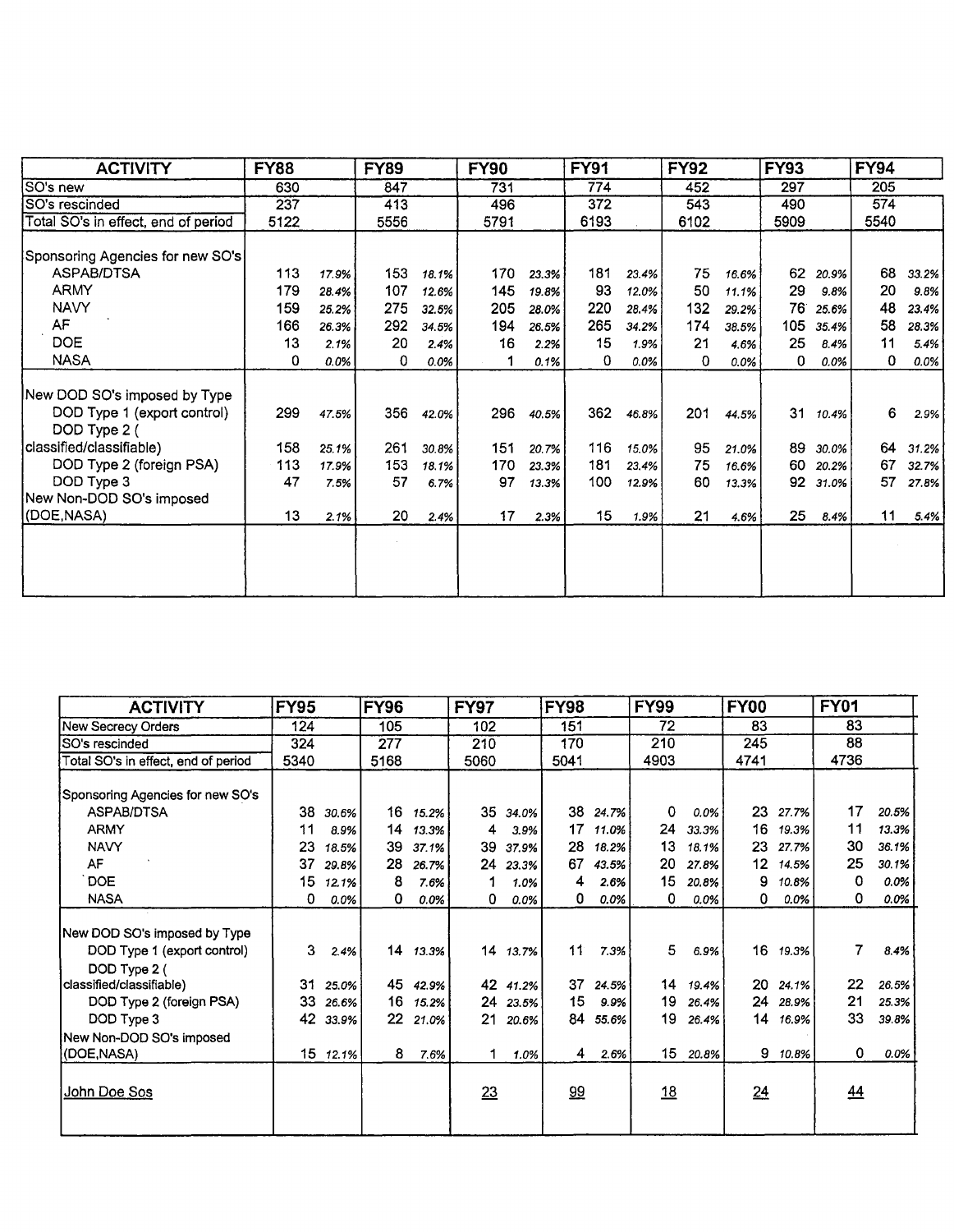| <b>ACTIVITY</b>                       | <b>FY02</b> |       | <b>FY03</b> |         | <b>FY04</b> |       | <b>FY05</b> |       |
|---------------------------------------|-------------|-------|-------------|---------|-------------|-------|-------------|-------|
| New Secrecy Orders                    | 139         |       | 136         |         | 124         |       | 106         |       |
| SO's rescinded                        | 83          |       | 87          |         | 80          |       | 76          |       |
| Total SO's in effect, end of period   | 4792        |       | 4841        |         | 4885        |       | 4915        |       |
| Sponsoring Agencies for new SO's      |             |       |             |         |             |       |             |       |
| <b>ASPAB</b>                          | 60          | 43.5% | 38          | 27.9%   | 22          | 17.7% | 23          | 21.7% |
| <b>ARMY</b>                           | 15          | 10.9% | 23          | 16.9%   | 16          | 12.9% | 14          | 13.2% |
| <b>NAVY</b>                           | 16          | 11.6% | 6           | 4.4%    | 8           | 6.5%  | 8           | 7.5%  |
| AF                                    | 44          | 31.9% | 65          | 47.8%   | 69          | 55.6% | 46          | 43.4% |
| <b>DOE</b>                            | 3           | 2.2%  | 4           | 2.9%    | 3           | 2.4%  | 6           | 5.7%  |
| <b>NSA</b>                            | 0           | 0.0%  | 0           | 0.0%    | 5           | 4.0%  | 9           | 8.5%  |
| <b>NIH</b>                            | 0           | 0.0%  | 0           | $0.0\%$ |             | 0.8%  | 0           | 0.0%  |
| New DOD SO's imposed by Type          |             |       |             |         |             |       |             |       |
| DOD Type 1 (export control)           | 13          | 9.4%  | 8           | 59%     | 18          | 14.5% | 11          | 10.4% |
| DOD Type 2 ( classified/classifiable) | 41          | 29.5% | 36          | 26.5%   | 27          | 21.8% | 42          | 39.6% |
| DOD Type 2 (foreign PSA)              | 60          | 43.2% | 38          | 27.9%   | 23          | 18.5% | 24          | 22.6% |
| DOD Type 3                            | 22          | 15.8% | 50          | 36.8%   | 52          | 41.9% | 23          | 21.7% |
| Non-DOD SO's imposed (DOE,NASA)       | 3           | 2.2%  | 4           | 2.9%    | 4           | 3.2%  | 6           | 5.7%  |
| John Doe SOs                          | 37          |       | 51          |         | 61          |       | 32          |       |

 $\mathcal{L}(\mathcal{L}(\mathcal{L}))$  and  $\mathcal{L}(\mathcal{L}(\mathcal{L}))$  . The contribution of the contribution of  $\mathcal{L}(\mathcal{L})$